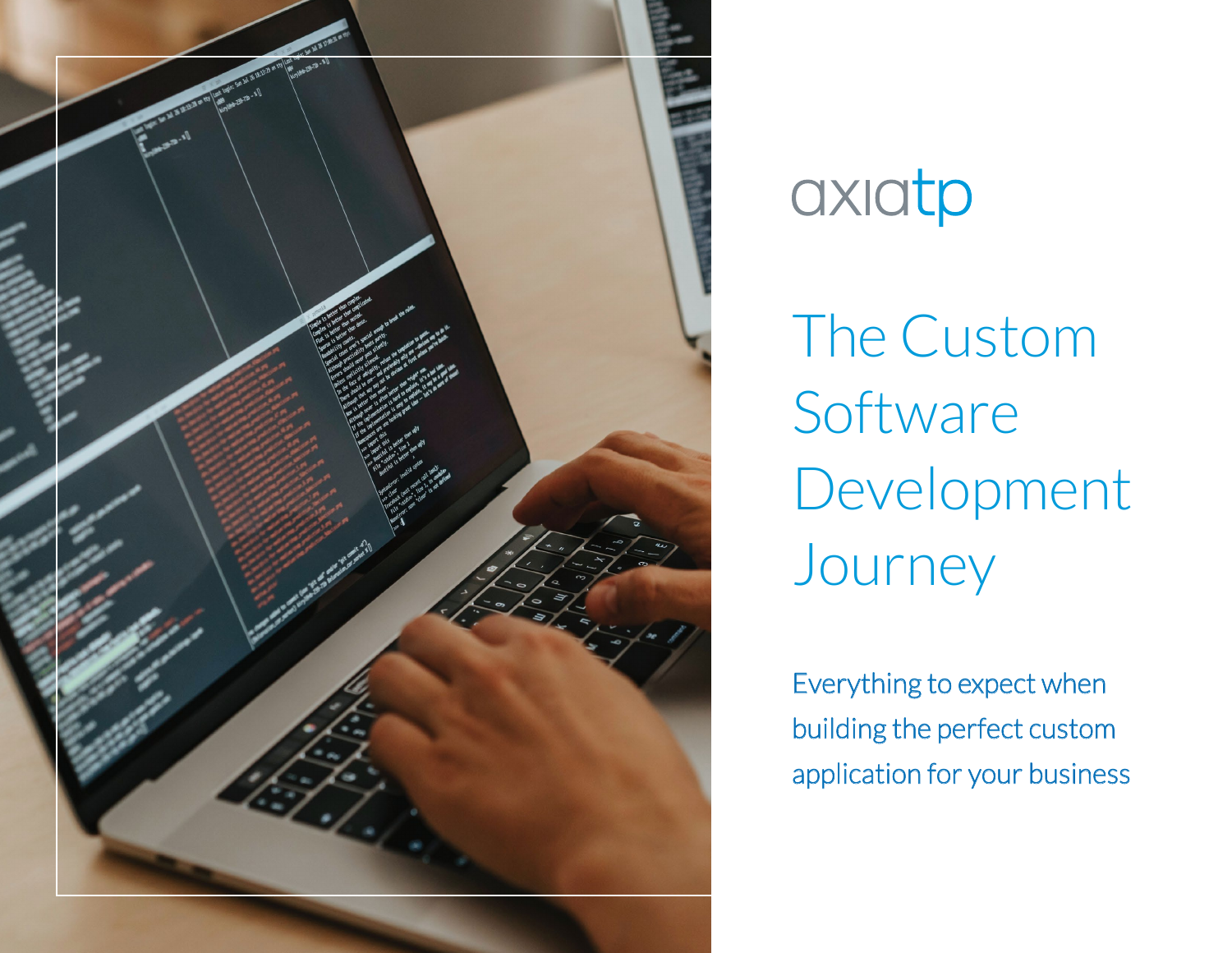# Your Application from Inception to Installation

Are you ready to take the first step towards streamlined workflows and increased efficiency?

Before having custom software built for your business, it's essential to first understand the planning, process, and commitment it takes to implement applications successfully.

### In four short parts, this guide will help you:

Determine if a custom software solution is a right fit for your organization. 01

 $02$  Discover what to expect when you engage with a professional software firm.

 $\bigcap$   $\bigcap$  Establish what you need to know and do to make the engagement successful for your organization.

04 Learn how to keep your<br>custom software up to date and effective for years to come.

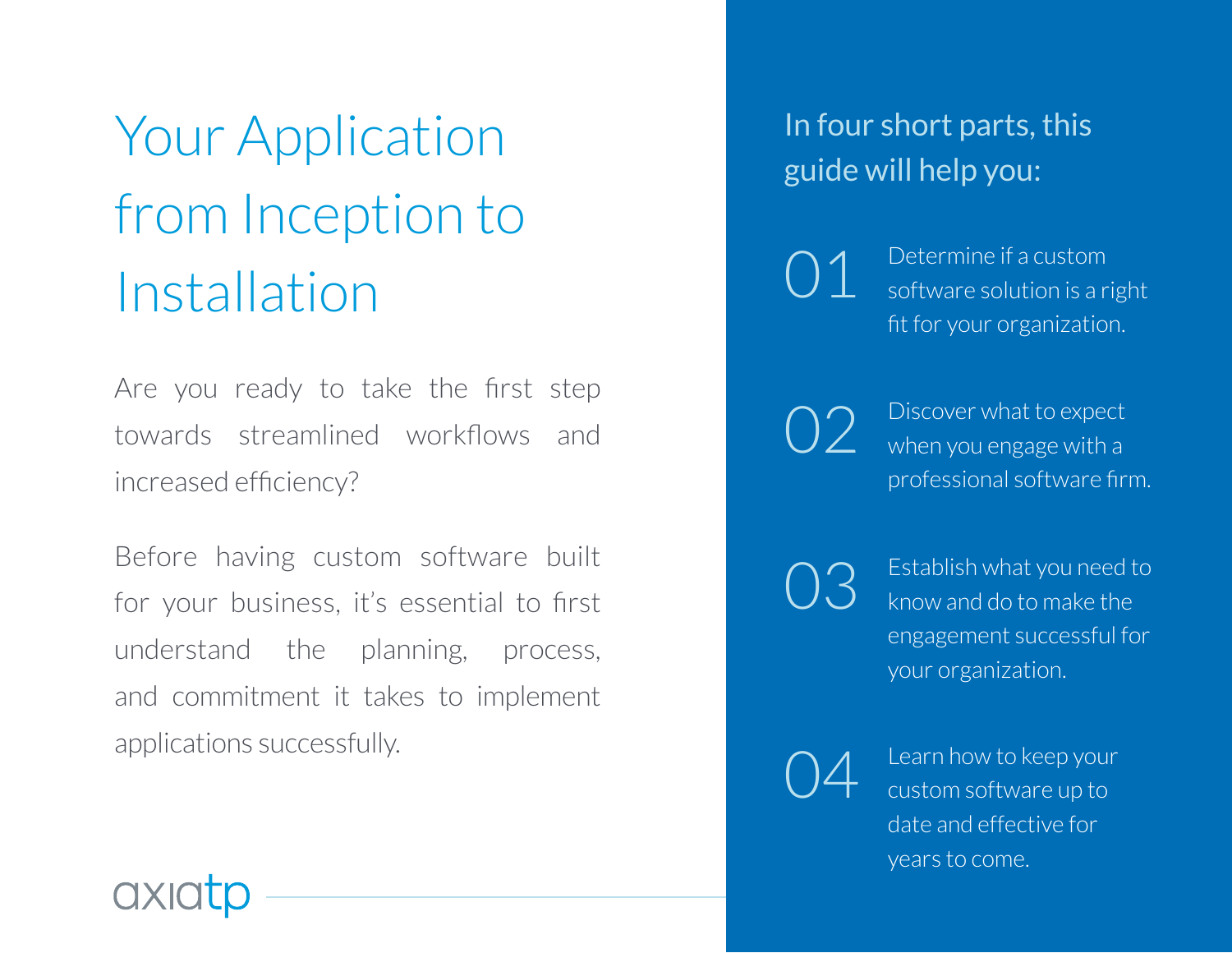

# Beginning the Process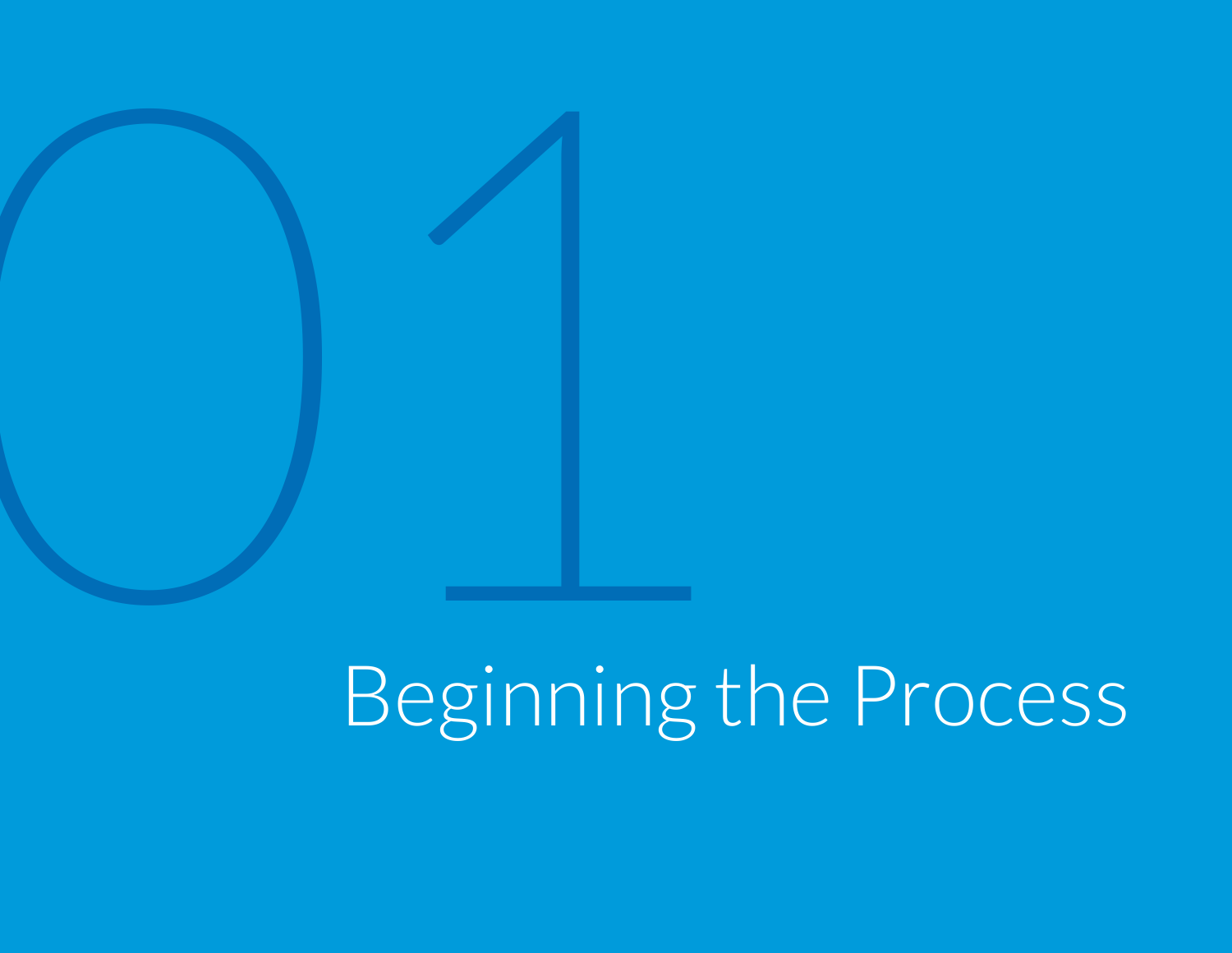# Beginning the Process Part 01

If you're considering new software for your business, it can be challenging to determine what's best for you. Should you have custom software designed and built, buy an 'off-the-shelf' solution, or possibly even stick with what you have?

These three steps will help guide you towards a successful decision:

### Assess Your Current Needs

Our team will meet with you to assess your organization's needs to gain insight into how our services would best meet them. We can then determine if custom or pre-packaged software would be more beneficial to your business.

## 01 02

### Determine the Pros and Cons

Both custom and pre-packaged software have their pros and cons; being aware of those will help you decide whether to build or buy. (Check out our blog ['The](https://www.axiatp.com/pros-cons-developing-custom-software/)  [Pros and Cons of Developing a](https://www.axiatp.com/pros-cons-developing-custom-software/)  [Custom Software Solution'](https://www.axiatp.com/pros-cons-developing-custom-software/) to learn more.)

# 03

### Review & Evaluate Existing Processes

Your business processes will drive the software design, so they must be understood and capable of being performed by your business before we can build your automation software. Without reliable processes in place, the automation will be worthless.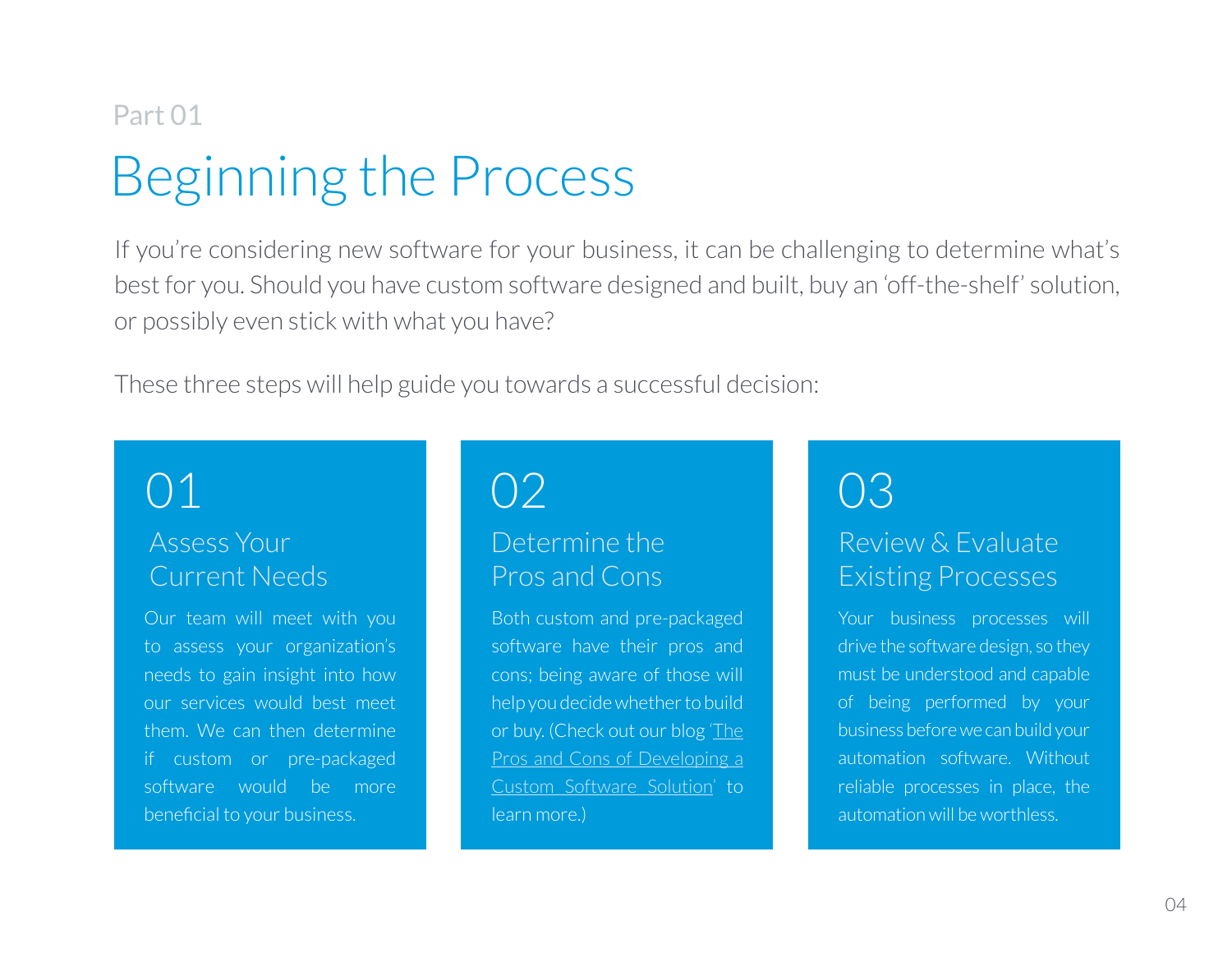# **OVER THE PLANNING SERVICE SERVICE SERVICE SERVICE SERVICE SERVICE SERVICE SERVICE SERVICE SERVICE SERVICE SERVICE SERVICE SERVICE SERVICE SERVICE SERVICE SERVICE SERVICE SERVICE SERVICE SERVICE SERVICE SERVICE SERVICE SER** Putting the Plan Together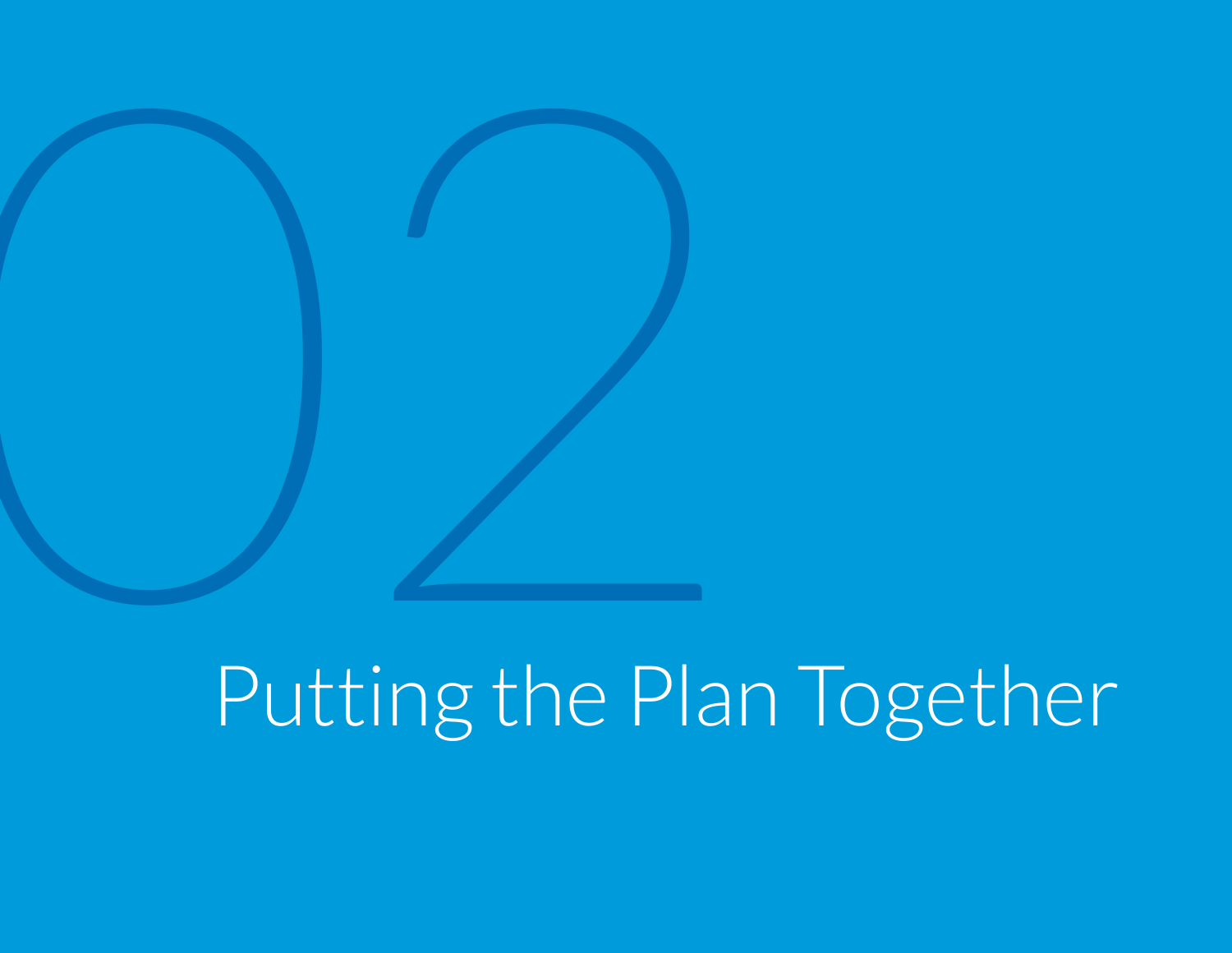# Putting the Plan Together Part 02

Once you and our team have decided that a custom application is the best solution for your business, we will begin the next course of action: putting a budget and plan together.



### The Initial Budget

You should not expect a specific budget this early in the process, rather an estimated range. Once the initial broad budget is determined, we can get more extensive with the design and further develop more accurate pricing.



### The Design

We recommend spending some time learning about our developer's styles and techniques to understand the design process and know what to expect. In doing so, you may hear terms like ['Agile' or](https://www.axiatp.com/managing-software-development-projects-agile-vs-waterfall-methodologies/)  ['Waterfall' Methodologies.](https://www.axiatp.com/managing-software-development-projects-agile-vs-waterfall-methodologies/) Both are relevant and have their advantages and disadvantages. If you're unsure about the design process, ask us to explain so you know what your role as a client will be during the design process.

Much of the design phase includes a gathering of high-level information and detailed requirement documentation. It will also have many face-to-face meetings between you and our development team to understand your business needs thoroughly.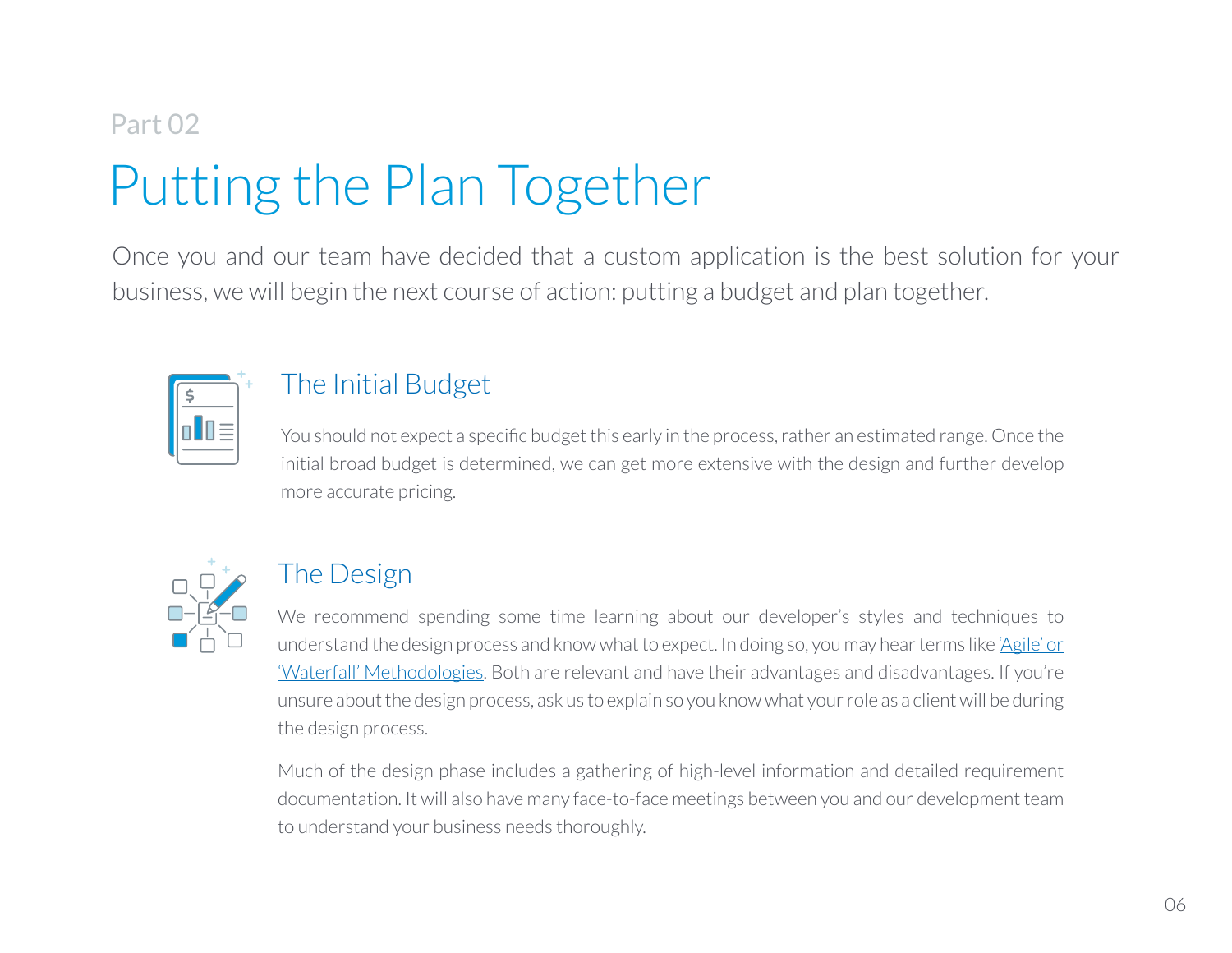

### The Final Budget

After the design phase, we aim to have a 95% complete wireframe. A wireframe is essentially a blueprint of a website or application, and with it in place, we can deliver a final price on what your software will cost to build. It may be a cost estimate of +/-20% based on a time and material quote or a flat fixed bid.



### The Timeline

In addition to a more final budget for the development project, you will also have a more clear picture of a proposed timeline. You should also know who is on your development team and what their responsibilities are.



### The Contract

Once you know what the project's target is and are happy with the plan, it's time to tighten the engagement scope and move forward with a contract! There are five types of contracts we propose:

- 01 Time and Materials
- 04 Capped Budget with Accelerated Bonus

02 Fixed Bid/Fee

05 Custom Software as a Service (CSaaS)

03 Fixed Budget

- 
- Each contract type has its own unique set of pros and cons, and we will have a discussion to determine which will best suit your needs. Once your contract is signed, our development team will begin building your application. Although we have completed the design process together, we still need your input.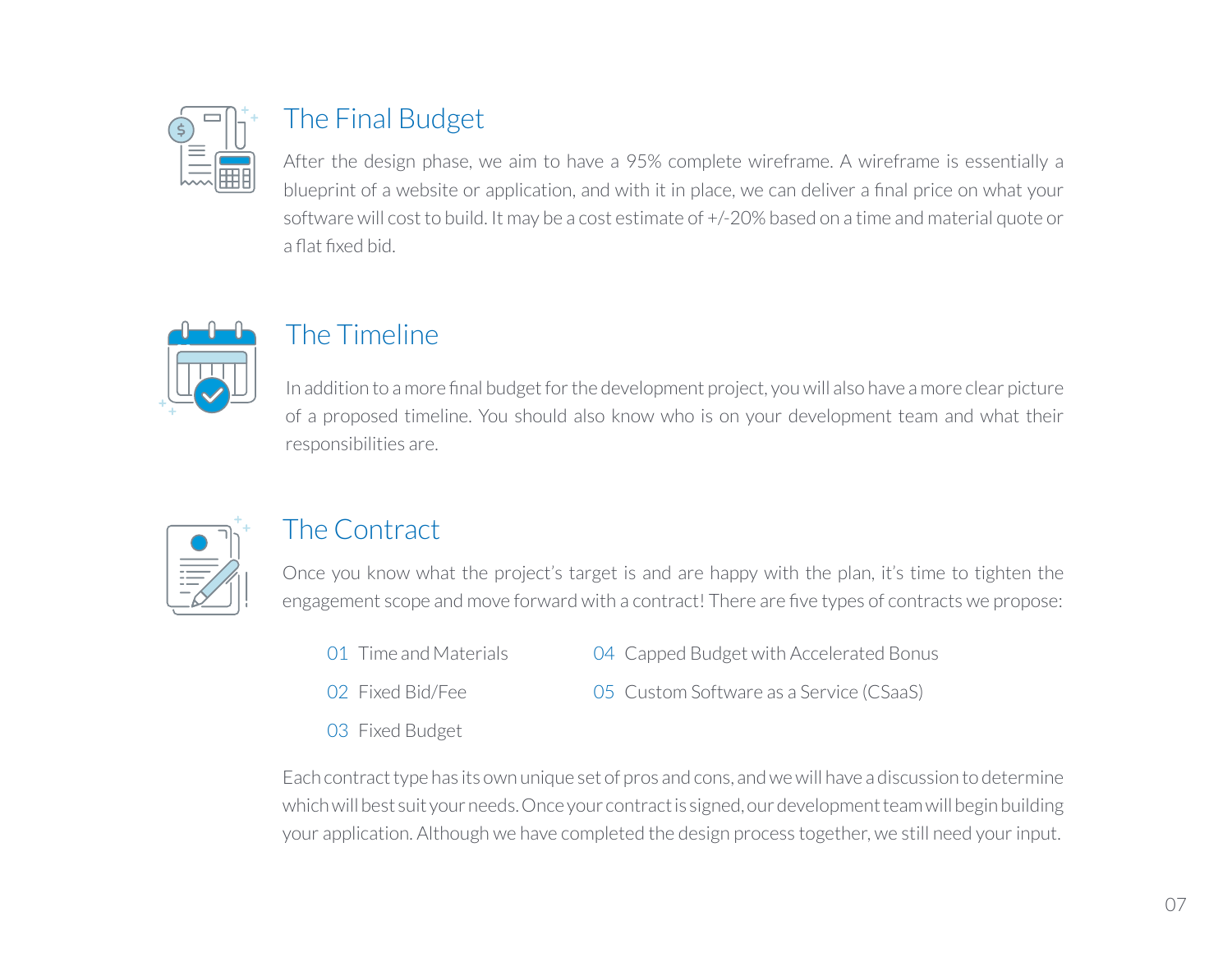# **OVERTHE** Building the Application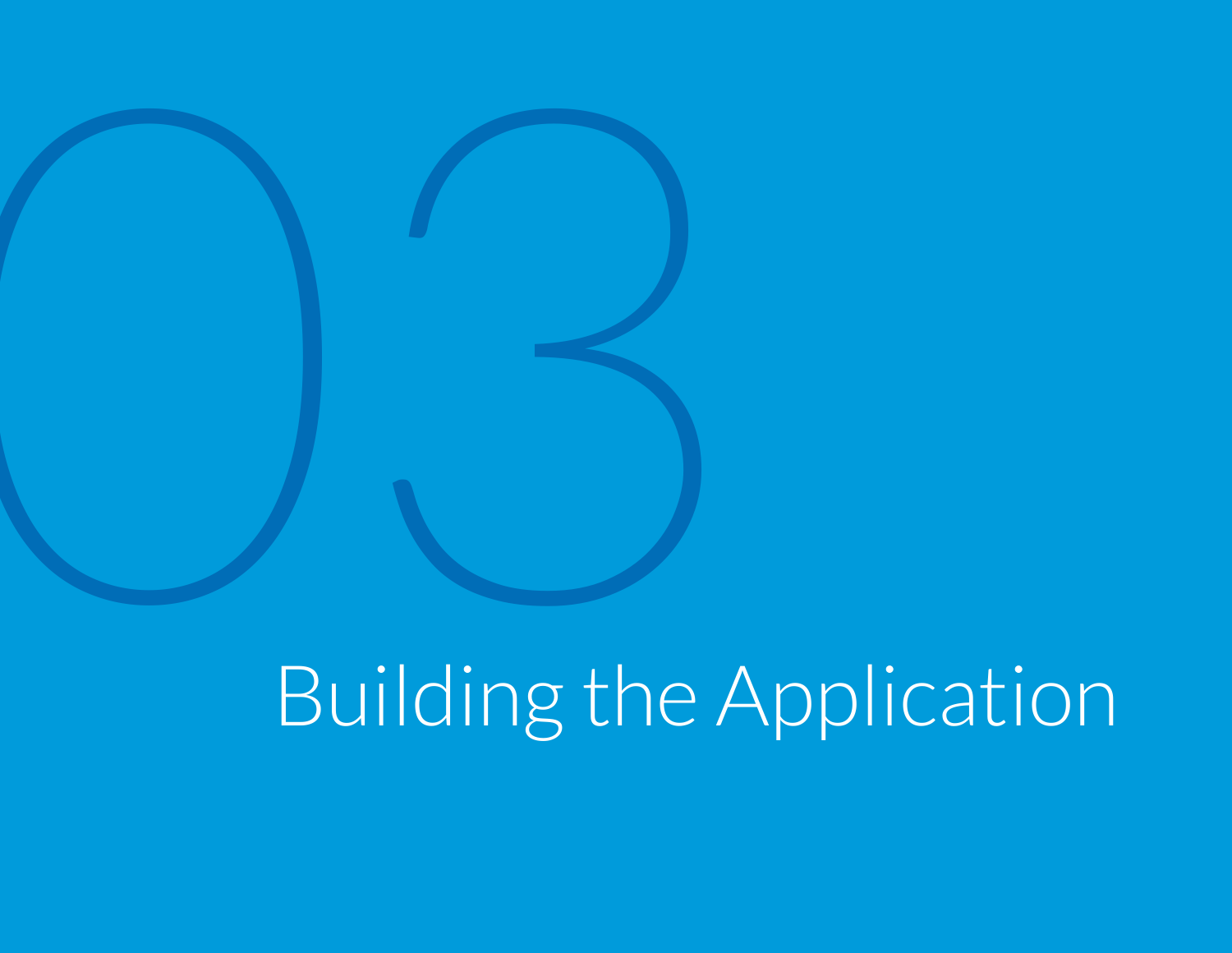# Building the Application Part 03

At this point, the wireframe design process is complete; however, your input will still be needed, most likely in the form of feedback on changes.

During the build phase, you will receive weekly status reports to stay up to date on your project's progress.

On occasion, these may show that we missed a deadline. We can usually attribute any missed deadline to:



### Illness, Other Commitments, or Missed Estimates

These reasons will result in your schedule changing. However, with our time tracking and weekly status reports, you will have constant visibility.

### Changes in the Original Project Scope

No matter how many design discussions we have together, things will look and feel different once they're live. Expect the project scope to change somewhat based on improved knowledge, understanding, and desire.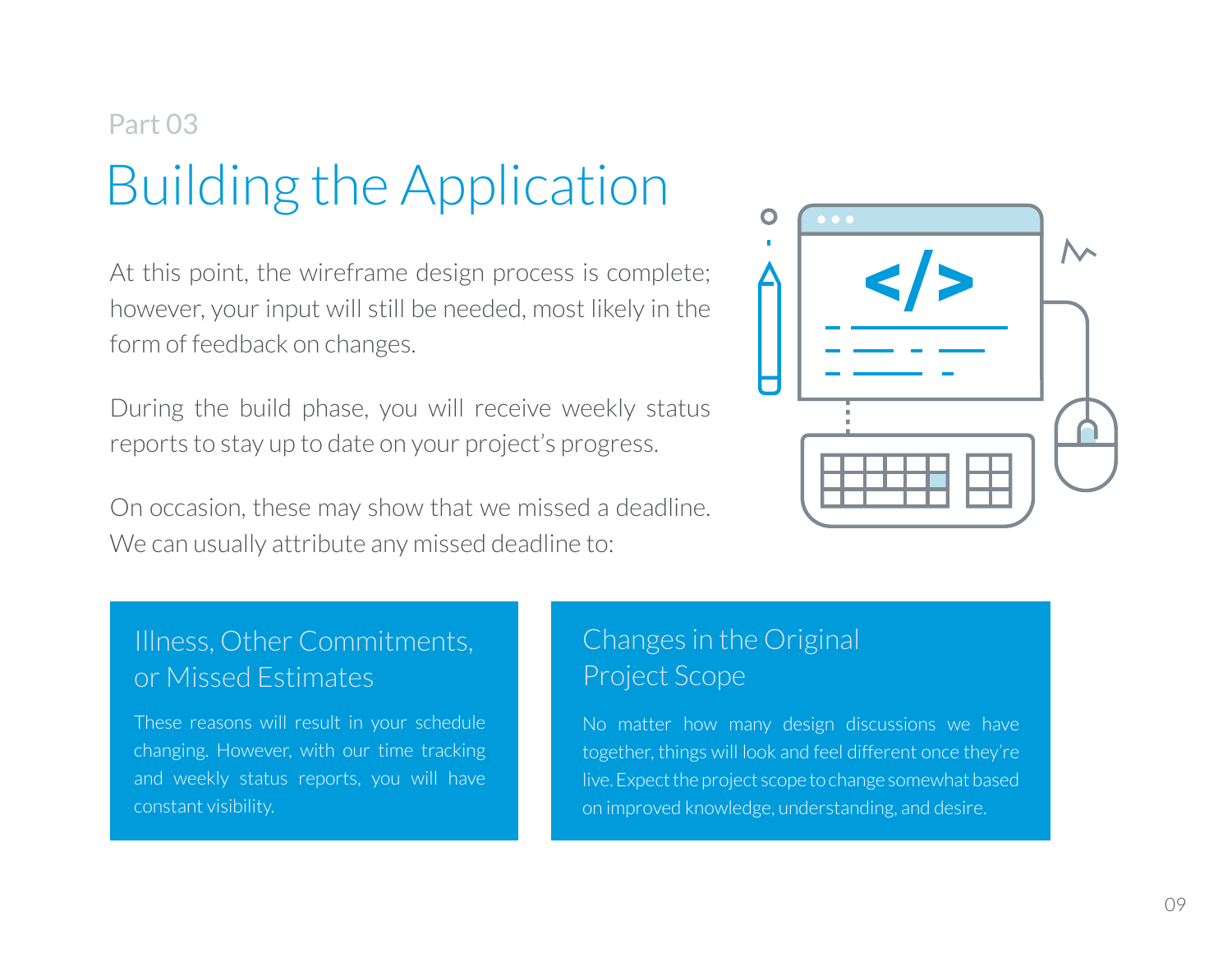

# After Installation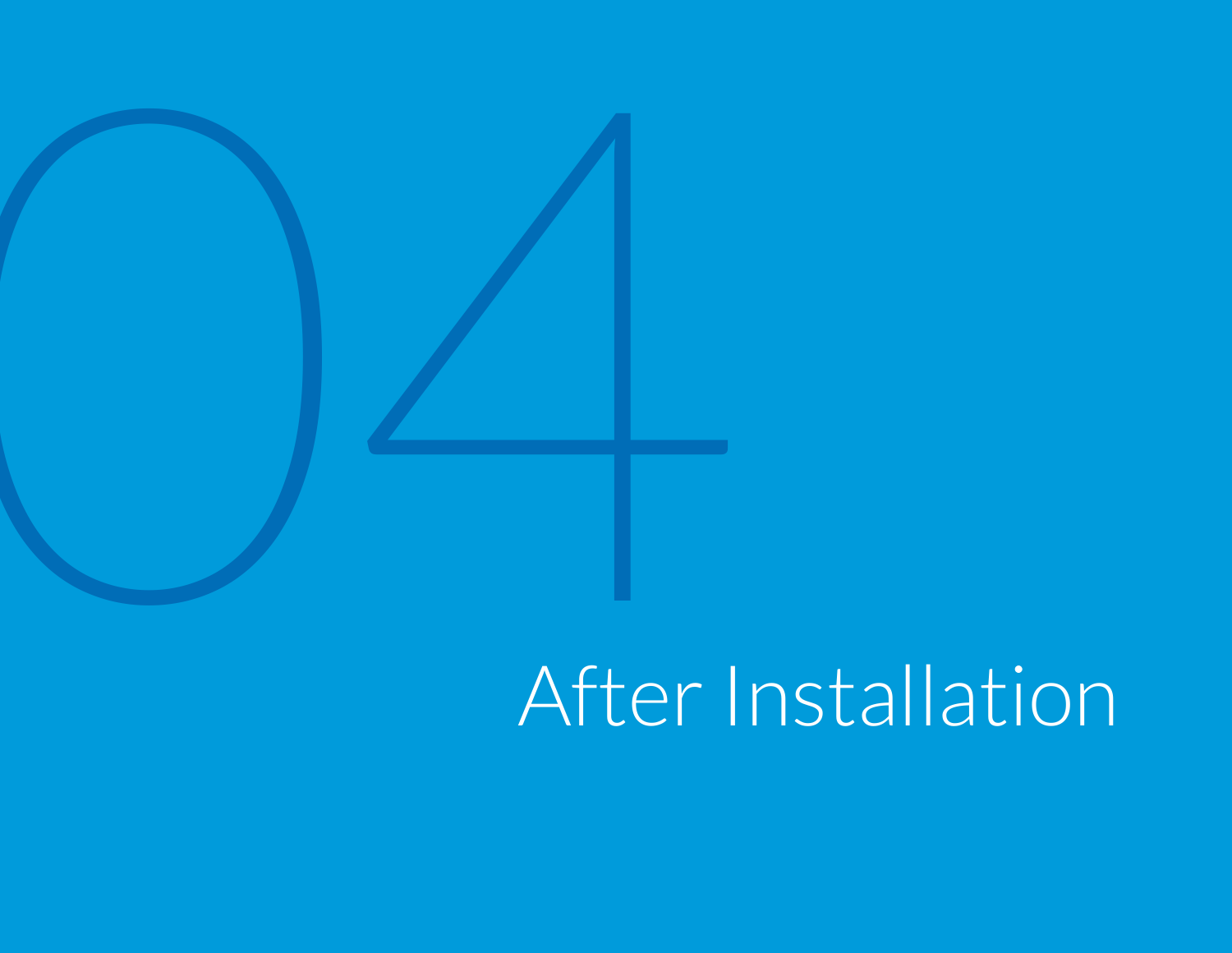# After Installation Part 04

The end of your application build is only the beginning of its use. To ensure longterm success, your custom application will require maintenance and enhancements throughout its life cycle.

There are different types of maintenance agreements, and choosing the ideal one will depend heavily on what your business and new application require. No matter which maintenance agreement you choose, you need to consider maintenance as an essential stage to the livelihood of your software.

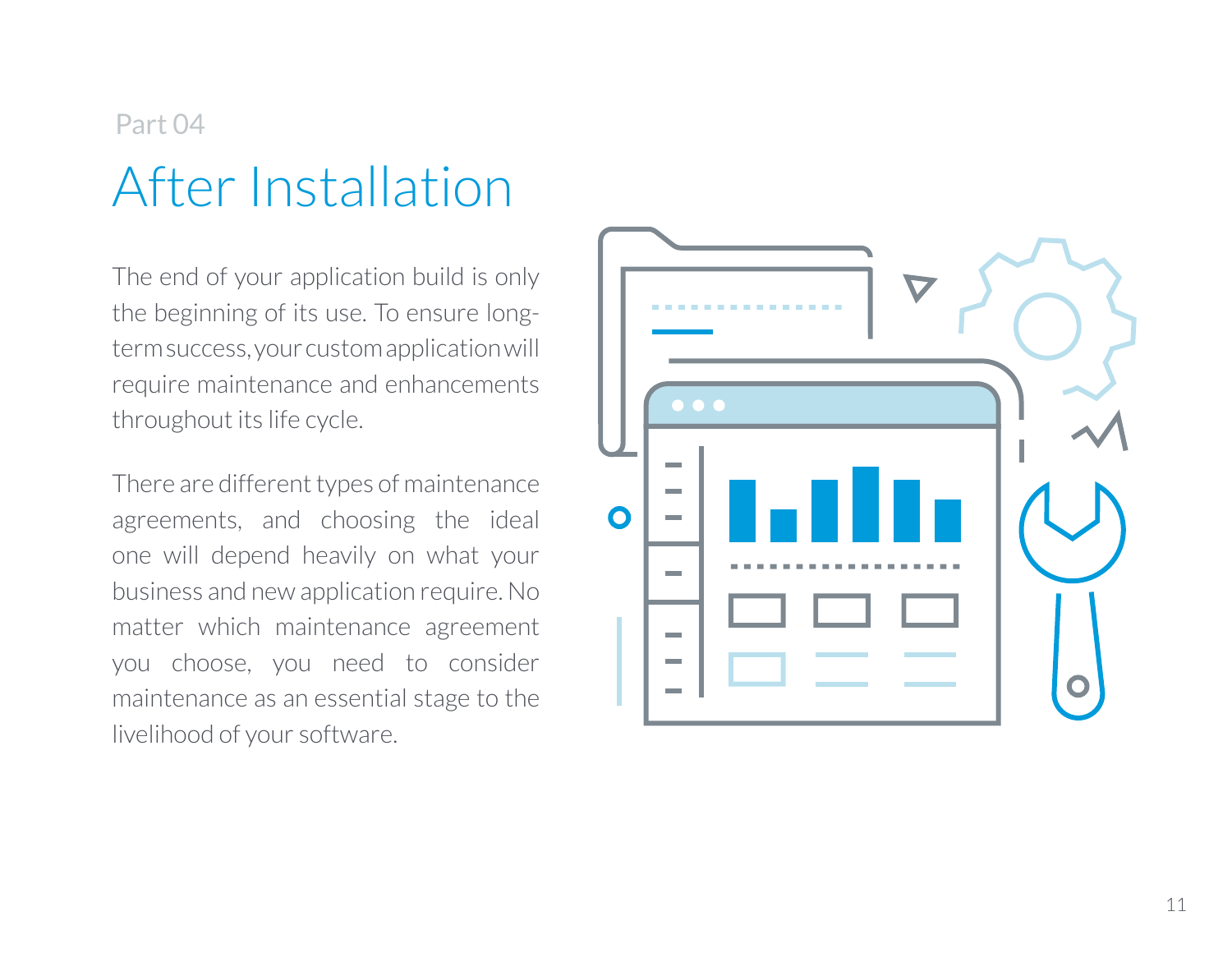# Agreement Types

Your maintenance and repair may be structured on one of the following agreement types:

### Time & Materials

A time & materials agreement is billed as and when maintenance is needed. It's a great option if you don't expect your application to undergo heavy usage. There are no obligations with this agreement, but there may be a waiting period if you do need maintenance.

### Custom Software as a Service

Regular maintenance is paid for monthly as part of a CSaaS contract. If you elected to have your software built using our CSaaS model, regular maintenance is included with your set monthly price.

### Regular Preventative Maintenance

A regular preventative maintenance agreement has scheduled payments. If your application is business-critical, this may be the right option for you. With this agreement, we block a pre-determined number of hours for you each month, ensuring you don't have to wait for assistance.